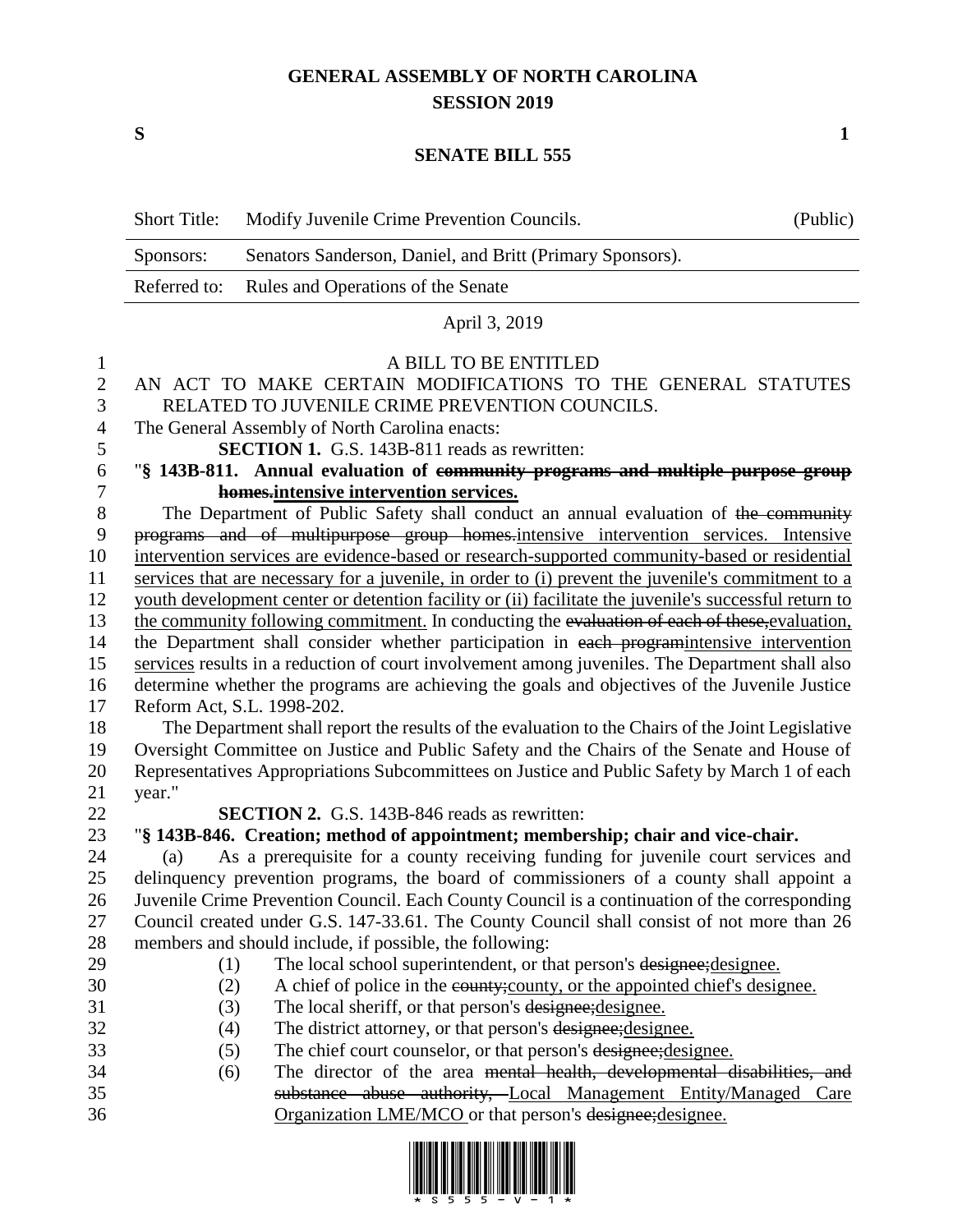|                         | <b>General Assembly Of North Carolina</b><br><b>Session 2019</b>                                    |
|-------------------------|-----------------------------------------------------------------------------------------------------|
| (7)                     | The director of the county department of social services, or consolidated                           |
|                         | human services agency, or that person's designee; designee.                                         |
| (8)                     | The county manager, or that person's designee; designee.                                            |
| (9)                     | A substance abuse professional; professional.                                                       |
| (10)                    | A member of the faith community; community.                                                         |
| (11)                    | A county commissioner; commissioner.                                                                |
| (12)                    | Two persons under the age of 18 years, one of whom is a member of the State                         |
|                         | Youth Council; 21 years, or one person under the age of 21 years and one                            |
|                         | member of the public representing the interests of families of at-risk juveniles.                   |
| (13)                    | A juvenile defense attorney; attorney.                                                              |
| (14)                    | The chief district court judge, or a judge designated by the chief district court                   |
|                         | judge; judge.                                                                                       |
|                         |                                                                                                     |
| (15)                    | A member of the business community; community.                                                      |
| (16)                    | The local health director, or that person's designee; designee.                                     |
| (17)                    | A representative from the United Way or other nonprofit agency; agency.                             |
| (18)                    | A representative of a local parks and recreation program; and program.                              |
| (19)                    | Up to seven members of the public to be appointed by the board of                                   |
|                         | commissioners of a county.                                                                          |
|                         | The board of commissioners of a county shall modify the County Council's membership as              |
|                         | necessary to ensure that the members reflect the racial and socioeconomic diversity of the          |
|                         | community and to minimize potential conflicts of interest by members.                               |
| (b)                     | Two or more counties may establish a multicounty Juvenile Crime Prevention                          |
|                         | Council under subsection (a) of this section. The membership shall be representative of each        |
| participating county.   |                                                                                                     |
| (c)                     | The members of the County Council shall elect annually the chair and vice-chair."                   |
|                         | <b>SECTION 3.</b> G.S. 143B-849 reads as rewritten:                                                 |
|                         | "§ 143B-849. Meetings; quorum.                                                                      |
|                         | County Councils shall meet at least bimonthly, six times per year, or more often if a meeting       |
| is called by the chair. |                                                                                                     |
|                         | A majority of members constitutes a quorum."                                                        |
|                         | SECTION 4. G.S. 143B-851 reads as rewritten:                                                        |
|                         | "§ 143B-851. Powers and duties.                                                                     |
| (a)                     | Each County Council shall review annually biennially the needs of juveniles in the                  |
|                         | county who are at risk of delinquency or who have been adjudicated undisciplined or delinquent      |
|                         | and the resources available to address those needs. In particular, each County Council shall assess |
|                         | the needs of juveniles in the county who are at risk or who have been associated with gangs or      |
|                         | gang activity, and the local resources that are established to address those needs. The Council     |
|                         | shall develop and advertise a request for proposal process and submit a written plan of action for  |
|                         | the expenditure of juvenile sanction and prevention funds to the board of county commissioners      |
|                         | for its approval. Upon the county's authorization, the plan shall be submitted to the Section for   |
|                         | final approval and subsequent implementation.                                                       |
|                         |                                                                                                     |
| (d)                     | The Councils may examine the benefits of joint program development between                          |
|                         | counties within the same and judicial district.districts."                                          |
|                         | <b>SECTION 5.</b> G.S. 143B-1104 is recodified as G.S. 143B-853 and reads as rewritten:             |
|                         | "§ 143B-853. Funding for programs.                                                                  |
| (a)                     | Annually, the Division of Administration Adult Correction and Juvenile Justice shall                |
|                         | develop and implement a funding mechanism for programs that meet the standards developed            |
|                         | under Subpart F of Part 3 of Article 13 of Chapter 143B of the General Statutes.this Subpart. The   |
|                         | Division shall ensure that the guidelines for the State and local partnership's funding process     |
|                         | include the following requirements:                                                                 |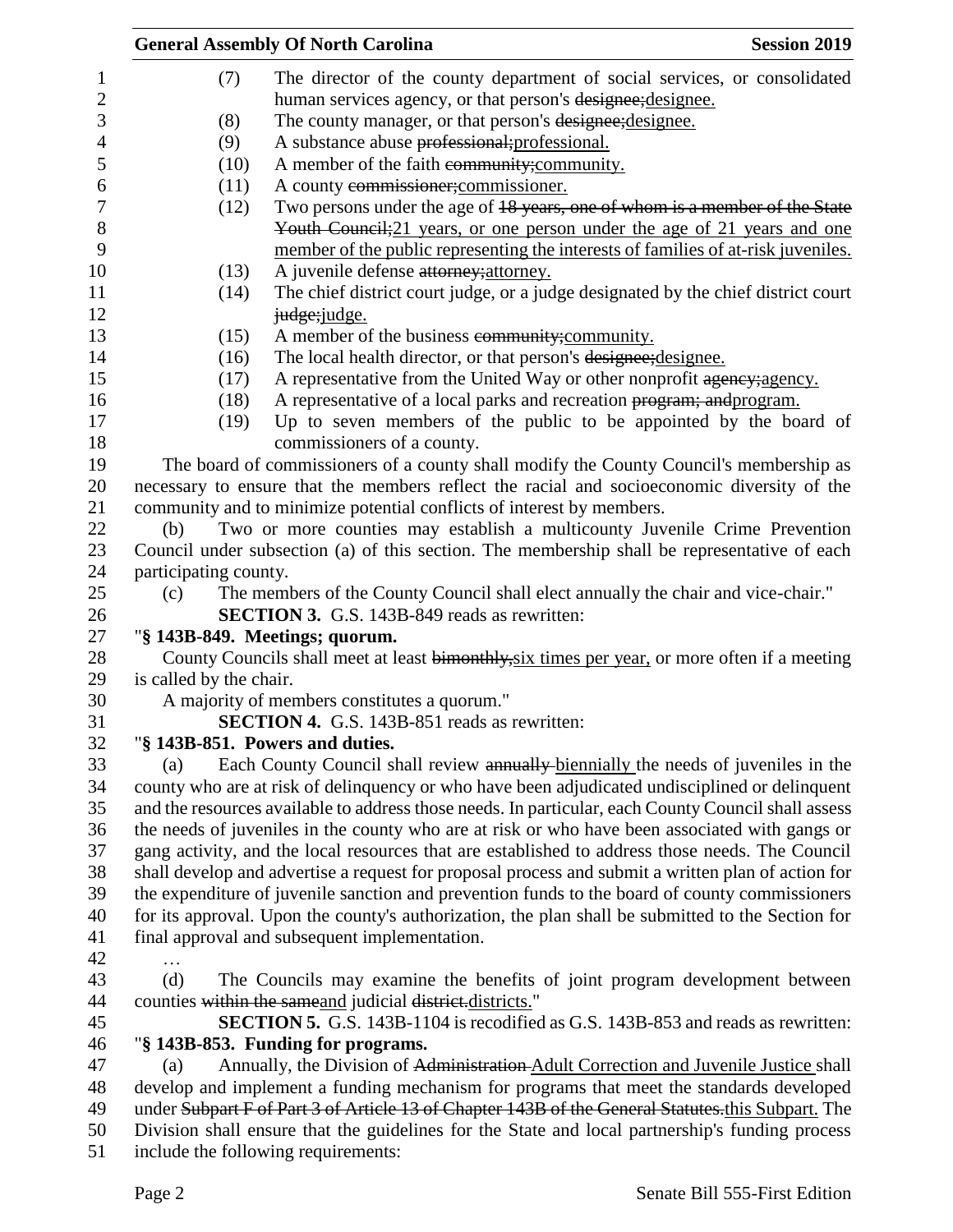|                          |            | <b>General Assembly Of North Carolina</b>                                                                                                                                                                                                                                | <b>Session 2019</b> |
|--------------------------|------------|--------------------------------------------------------------------------------------------------------------------------------------------------------------------------------------------------------------------------------------------------------------------------|---------------------|
| 1<br>$\sqrt{2}$<br>3     | (1)        | Fund effective programs. – The Division shall fund programs that it<br>determines to be effective in preventing delinquency and recidivism.<br>Programs that have proven to be ineffective shall not be funded.                                                          |                     |
| $\overline{4}$<br>5<br>6 | (2)        | Use a formula for the distribution of funds. $- A$ funding formula shall be<br>developed that ensures that even the smallest counties will be able to provide<br>the basic prevention and alternative services to juveniles in their communities.                        |                     |
| $\tau$<br>8<br>9         | (3)        | Allow and encourage local flexibility. $- A$ vital component of the State and<br>local partnership established by this section is local flexibility to determine<br>how best to allocate prevention and alternative funds.                                               |                     |
| 10<br>11                 | (4)        | Combine resources. – Counties shall be allowed and encouraged to combine<br>resources and services.                                                                                                                                                                      |                     |
| 12<br>13<br>14<br>15     | (5)        | <u>Allow for a two-year funding cycle. – In the discretion of the Division, awards</u><br>may be provided in amounts that fund two years of services for programs that<br>meet the requirements of this section and have been awarded funds in a prior<br>funding cycle. |                     |
| 16                       | (b)        | The Division shall adopt rules to implement this section. The Division shall provide                                                                                                                                                                                     |                     |
| 17                       |            | technical assistance to County Councils and shall require them to evaluate all State-funded                                                                                                                                                                              |                     |
| 18                       |            | programs and services on an ongoing and regular basis.                                                                                                                                                                                                                   |                     |
| 19                       | (c)        | The Juvenile Justice Section of the Division of Adult Correction and Juvenile Justice                                                                                                                                                                                    |                     |
| 20                       |            | of the Department of Public Safety shall report to the Senate and House of Representatives                                                                                                                                                                               |                     |
| 21                       |            | Appropriations Subcommittees on Justice and Public Safety no later than March 1, 2006, and                                                                                                                                                                               |                     |
| 22                       |            | annually thereafter, on the results of the alternatives to commitment demonstration programs                                                                                                                                                                             |                     |
| 23                       |            | funded by Section 16.7 of S.L. 2004-124. The 2007 report and all annual reports thereafter shall                                                                                                                                                                         |                     |
| 24                       |            | also include projects funded by Section 16.11 of S.L. 2005-276 for the 2005-2006 fiscal year.                                                                                                                                                                            |                     |
| 25                       |            | intensive intervention services. Intensive intervention services are evidence-based or                                                                                                                                                                                   |                     |
| 26                       |            | research-supported community-based or residential services that are necessary for a juvenile, in                                                                                                                                                                         |                     |
| 27<br>28                 |            | order to (i) prevent the juvenile's commitment to a youth development center or detention facility<br>or (ii) facilitate the juvenile's successful return to the community following commitment.                                                                         |                     |
| 29                       |            | Specifically, the report shall provide a detailed description of each of the demonstration                                                                                                                                                                               |                     |
| 30                       |            | programs, intensive intervention service, including the numbers of juveniles served, their                                                                                                                                                                               |                     |
| 31<br>32                 |            | adjudication status at the time of service, the services/treatments services and treatments<br>provided, the length of service, the total cost per juvenile, and the six- and 12-month recidivism                                                                        |                     |
| 33                       |            | rates for the juveniles after the termination of program services."                                                                                                                                                                                                      |                     |
| 34                       |            | SECTION 6.(a) Of the funds appropriated to the Department of Public Safety,                                                                                                                                                                                              |                     |
| 35                       |            | Division of Adult Correction and Juvenile Justice (Division) for the 2019-2021 fiscal biennium                                                                                                                                                                           |                     |
| 36<br>37<br>38           |            | that are provided to Juvenile Crime Prevention Councils (JCPC) to be used for alternatives to<br>commitment and Level 2 dispositional alternatives, the requirements of this section shall apply<br>for the 2019-2021 fiscal biennium.                                   |                     |
| 39                       |            | <b>SECTION 6.(b)</b> The funds described in subsection (a) of this section shall be known                                                                                                                                                                                |                     |
| 40                       |            | as funds for intensive intervention services and shall be used for the purpose of providing                                                                                                                                                                              |                     |
| 41                       |            | intensive intervention services for juveniles of any disposition level, based on the needs of the                                                                                                                                                                        |                     |
| 42                       |            | juvenile, as ordered pursuant to G.S. 7B-2506. Intensive intervention services are evidence-based                                                                                                                                                                        |                     |
| 43                       |            | or research-supported community-based or residential services that are necessary for a juvenile,                                                                                                                                                                         |                     |
| 44                       |            | in order to (i) prevent the juvenile's commitment to a youth development center or detention                                                                                                                                                                             |                     |
| 45                       |            | facility or (ii) facilitate the juvenile's successful return to the community following commitment.                                                                                                                                                                      |                     |
| 46                       |            | The Division of Adult Correction and Juvenile Justice shall conduct an open-bid, competitive                                                                                                                                                                             |                     |
| 47                       |            | award process to determine the allocation of JCPC funds among counties. The Division shall                                                                                                                                                                               |                     |
| 48                       |            | identify and select the most effective evidence-based or research-supported methods of meeting                                                                                                                                                                           |                     |
| 49                       |            | the needs of juveniles served. The Division shall, in its discretion, determine the number and                                                                                                                                                                           |                     |
| 50<br>51                 | following: | amount of awards provided, but in exercising its discretion, shall give consideration to the                                                                                                                                                                             |                     |
|                          |            |                                                                                                                                                                                                                                                                          |                     |